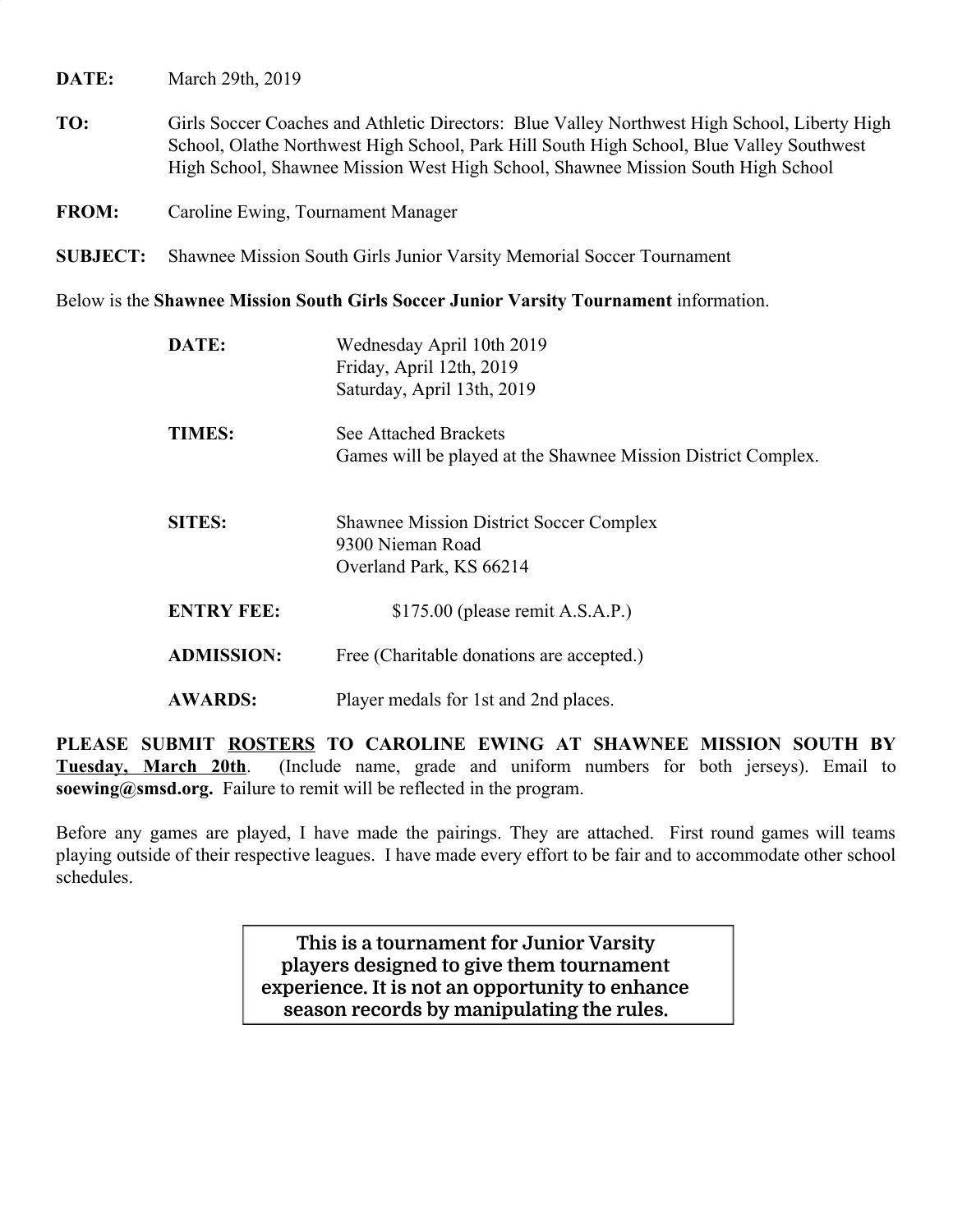## **SHAWNEE MISSION SOUTH GIRLS SOCCER JUNIOR VARSITY TOURNAMENT RULES AND REGULATIONS**

- 1. All matches will be two **30-minute halves** and all KSHSAA special rules will apply if different from the national rules.
- 2. Matches ending in ties will be decided by an **immediate** shoot-out, except the 1st place match which will have one (1) ten minute overtime (sudden victory) before a shoot-out.

3. No matches will begin prior to the scheduled starting time unless coaches, the tournament director, and the match officials agree. We will attempt to stay as close to the time schedule as possible. There will be a limit of ten minutes warm-up on the game field if we are behind schedule.

- 4. The home team (top on the bracket) must provide three game balls for each match. Each participating school must be prepared to provide at least one ball-person, not in uniform, for each match in which they are **involved**. Officials will not start the match until this ball-person is identified and in position.
- 5. Teams should bring both uniforms. The team listed on the top of the bracket will wear conflict colors and will be *considered the home team.* **Visiting Teams where white.** There are no dressing facilities at the complex so come prepared to play. There are restrooms available. Security with emergency radios will be on duty all day. There also will be a certified trainer on duty. There will be a concession stand and there are numerous eating-places within a short drive of the complex.
- 6. Red carded players are suspended for the remainder of the tournament.
- 7. There is a limit of 22 players eligible from each school. Please attempt to play JV players only during this tournament. Varsity players should not be brought in to enhance team's chances of performing well in the tournament.
- 8. All matches are contingent on playing conditions as determined by Richard Kremer, Shawnee Mission District Athletic Director. Should he determine that matches will not be played, the tournament will be canceled and entry fees returned.
- 9. First round matches will be played Friday at 5:30 and 7:00 at Shawnee Mission District Complex. Second round will be played Saturday at 9:00 and 10:30 at Shawnee Mission District Complex. The final round will be played at 12:30 and 2:00 at Shawnee Mission District Complex.
- 10. Medals provided by the SM South Girls Soccer Booster Club will be awarded to the first and second place teams.

## **SHOOT-OUT PROCEDURE**

a. The head referee shall choose the goal at which penalty kicks will be taken.

b. Each coach will select five players from the roster (except those who have been disqualified) to take the penalty kicks.

- c. A coin toss will decide which team has the choice of kicking first or second.
- d. Teams will alternate kickers. There is NO follow-up kick.
- e. Following five kicks for each team, the team scoring the greatest number of kicks will be declared the winner.
- f. If the score remains tied after each team has taken five penalty kicks, each coach will select five DIFFERENT players than the first five to take penalty kicks in a sudden-victory situation, wherein, if one team scores and the other does not, the game is ended.
- g. If the score remains tied, the sudden-victory format will continue with each coach selecting ANY five roster player